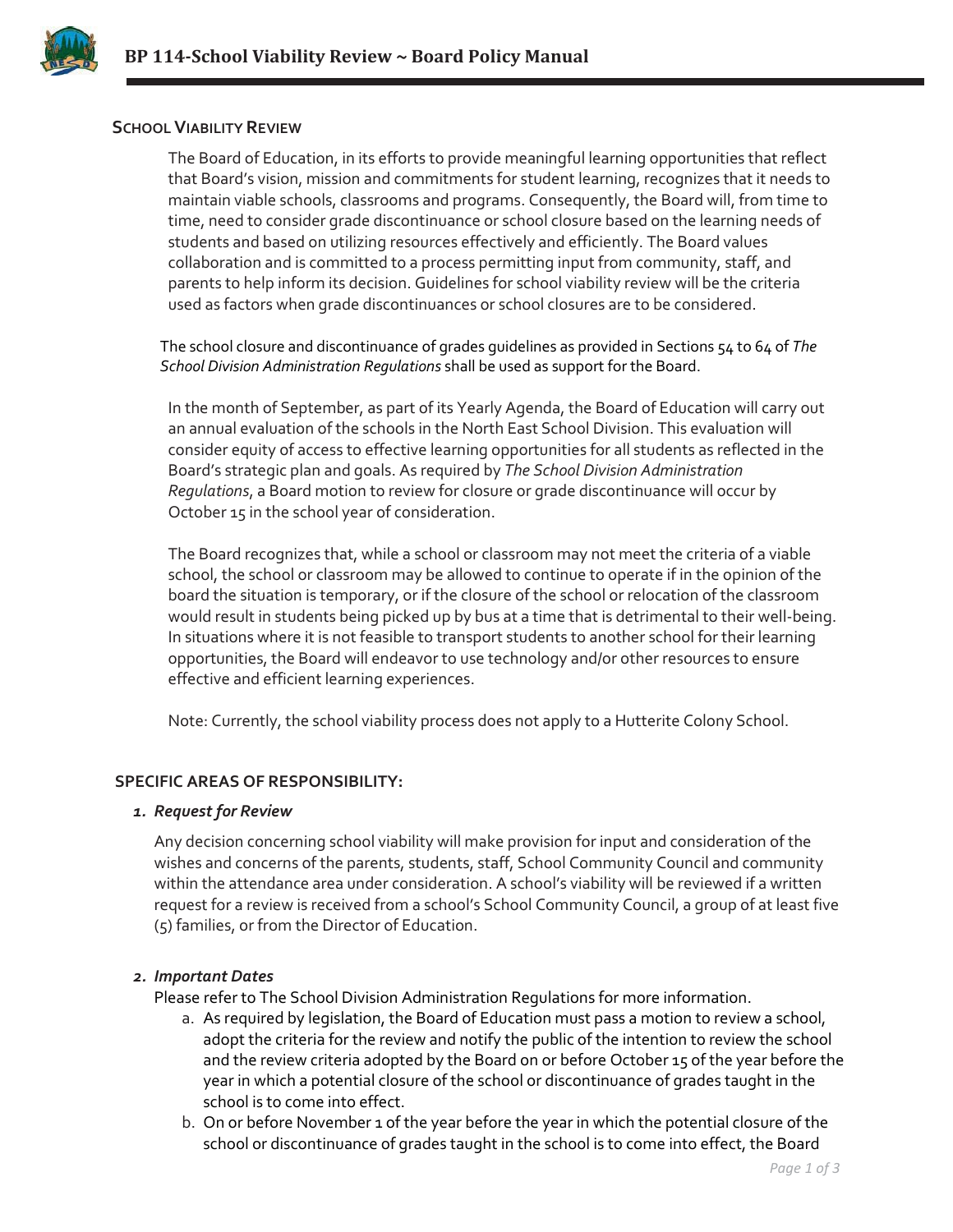

establishes a review committee.

- c. Not later than March 31 of the year in which the potential closure of the school or discontinuance of grades taught in the school is to come into effect, the Board must hold a meeting of the electors of the school community council to advise the electors of the motion passed by the Board.
- d. By not later than April 30, the Board must pass a motion to close the school or discontinue one or more grades taught at the school.
- e. By not later than June 30, the Board must notify the public of where to view the implementation plan adopted.

## *3. Dialogue with the SchoolCommunity*

Dialogue with the staff and School Community Council will take place if anyone or more of the following criteria apply to the school:

- a. If a school's enrolment in the next academic year is projected to be less than 90 for a  $K 12$ school; or the average number of students is six or less per grade at the elementary/middle years level in grades K – 9.
- b. If there are projected to be three or more grades, or more than three simultaneous course offerings in a classroom.
- c. If the projected enrolment would leave fewer than two students in agrade.
	- d. If the projected enrolment is such that staffing allotment by formula will require consideration of more than triple grading.
	- e. If the structural integrity of the school building presents safety or other concerns that would require a significant capital expenditure. (i.e. Facility Condition Index, Independent Engineering Report, Ministry FacilityAudit)

### *4. Criteria for School Review*

A school's viability may be reviewed if (a) and any one or more of the following criteria apply to the school:

- a. As outlined in Section 56(b) of The School Division Administration Regulations, projected enrolment for the school under review for the following school year is less than:
	- (i) for a school offering kindergarten to Grade  $4$  only,  $25$  pupils;
	- (ii) for a school offering kindergarten to Grade 5 only, 30 pupils;
	- (iii) for a school offering kindergarten to Grade 6 only, 38 pupils;
	- (iv) for a school offering kindergarten to Grade 7 only, 44 pupils;
	- (v) for a school offering kindergarten to Grade 8 only, 51 pupils;
	- (vi) for a school offering kindergarten to Grade 9 only, 58 pupils;
	- (vii) for a school offering kindergarten to Grade 12, 88 pupils.
- b. If there are projected to be three or more grades, or more than three simultaneous course offerings in a classroom.
- c. If the projected enrolment would leave fewer than two students in agrade.
- d. If the projected enrolment is such that staffing allotment by formula will require consideration of more than triple grading.